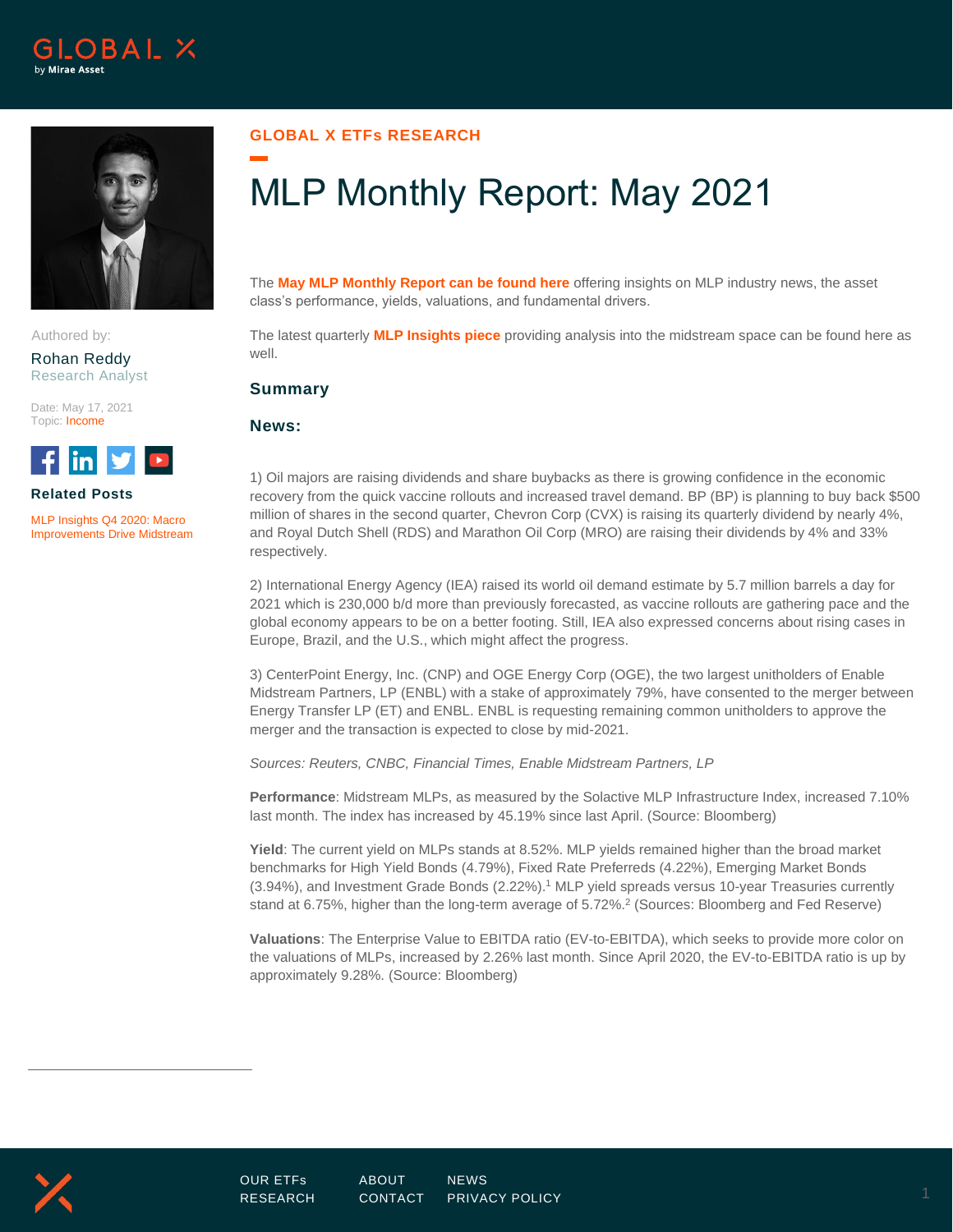

**Crude Production**: The Baker Hughes Rig Count increased to 440 rigs, increasing by 23 rigs from last month's count of 417 rigs. US production of crude oil decreased to 10.900 mb/d in the last week of April compared to March levels of 11.100 mb/d. (Source: Baker Hughes & EIA)

| Global X MLP ETF (MLPA) Inception Date 04/18/2012 |                                |         |           |           |                                                     |
|---------------------------------------------------|--------------------------------|---------|-----------|-----------|-----------------------------------------------------|
| As of 3/31/2021                                   | <b>Since Fund</b><br>Inception | 1-Year  | 3-Years   | 5-Years   | <b>Annualized</b><br><b>Since Fund</b><br>Inception |
| <b>NAV</b>                                        | $-25.33%$                      | 98.03%  | $-4.11%$  | $-2.38\%$ | $-3.21%$                                            |
| <b>Market Price</b>                               | $-25.18%$                      | 98.47%  | $-4.04%$  | $-2.34%$  | $-3.19%$                                            |
| <b>MLPAMIDG Index</b>                             | $-14.50%$                      | 100.36% | $-3.62\%$ | $-1.81%$  | $-1.73%$                                            |
| <b>Total Expense Ratio</b>                        | 0.46%                          |         |           |           |                                                     |

The performance data quoted represents past performance. Past performance does not guarantee future results. The investment return and principal value of an investment will fluctuate so that an investor's shares, when sold or redeemed, may be worth more or less than their original cost and current performance may be lower or higher than the performance quoted. For performance data current to the most recent month end, please call 1.888.493.8631, or visit www.globalxetfs.com.

#### *For performance data current to the most recent month- and quarter-end, please click [here](https://www.globalxetfs.com/funds/mlpa/)*

As of 4/30/2021, Enable Midstream Partners, LP (ENBL) was a holding in the Global X MLP & Energy Infrastructure ETF (MLPX) with a 0.26% weighting. Energy Transfer LP (ET) was a holding in the Global X MLPA ETF (MLPA) with a 9.61% weighting and MLPX ETF with a 5.03% weighting.

MLPX ETF and MLPA ETF do not have any holding in BP (BP), Chevron Corp (CVX), Royal Dutch Shell (RDS), Marathon Oil Corp (MRO), CenterPoint Energy, Inc. (CNP) and OGE Energy Corp (OGE).

#### DEFINITIONS

**Solactive MLP Infrastructure Index:** The Solactive MLP Infrastructure Index is intended to give investors a means of tracking the performance of the energy infrastructure MLP asset class in the United States. The index is composed of Midstream MLPs engaged in the transportation, storage, and processing of natural resources.

**S&P MLP Index**: S&P MLP Index provides investors with exposure to the leading partnerships that trade on the NYSE and NASDAQ. The index includes both master limited partnerships (MLPs) and publicly traded limited liability companies (LLCs), which have a similar legal structure to MLPs and share the same tax benefits

**Bloomberg Barclays US Corporate High Yield Total Return Index:** The Bloomberg Barclays US Corporate High Yield Bond Index measures the USD-denominated, high yield, fixed-rate corporate bond market. Securities are classified as high yield if the middle rating of Moody's, Fitch and S&P is Ba1/BB+/BB+ or below. Bonds from issuers with an emerging markets country of risk, based on Barclays EM country definition, are excluded.

**ICE BofA Merrill Lynch Fixed Rate Preferred Securities Index**: ICE BofA Merrill Lynch Fixed Rate Preferred Securities Index tracks the performance of fixed rate US dollar denominated preferred securities issued in the US domestic market.

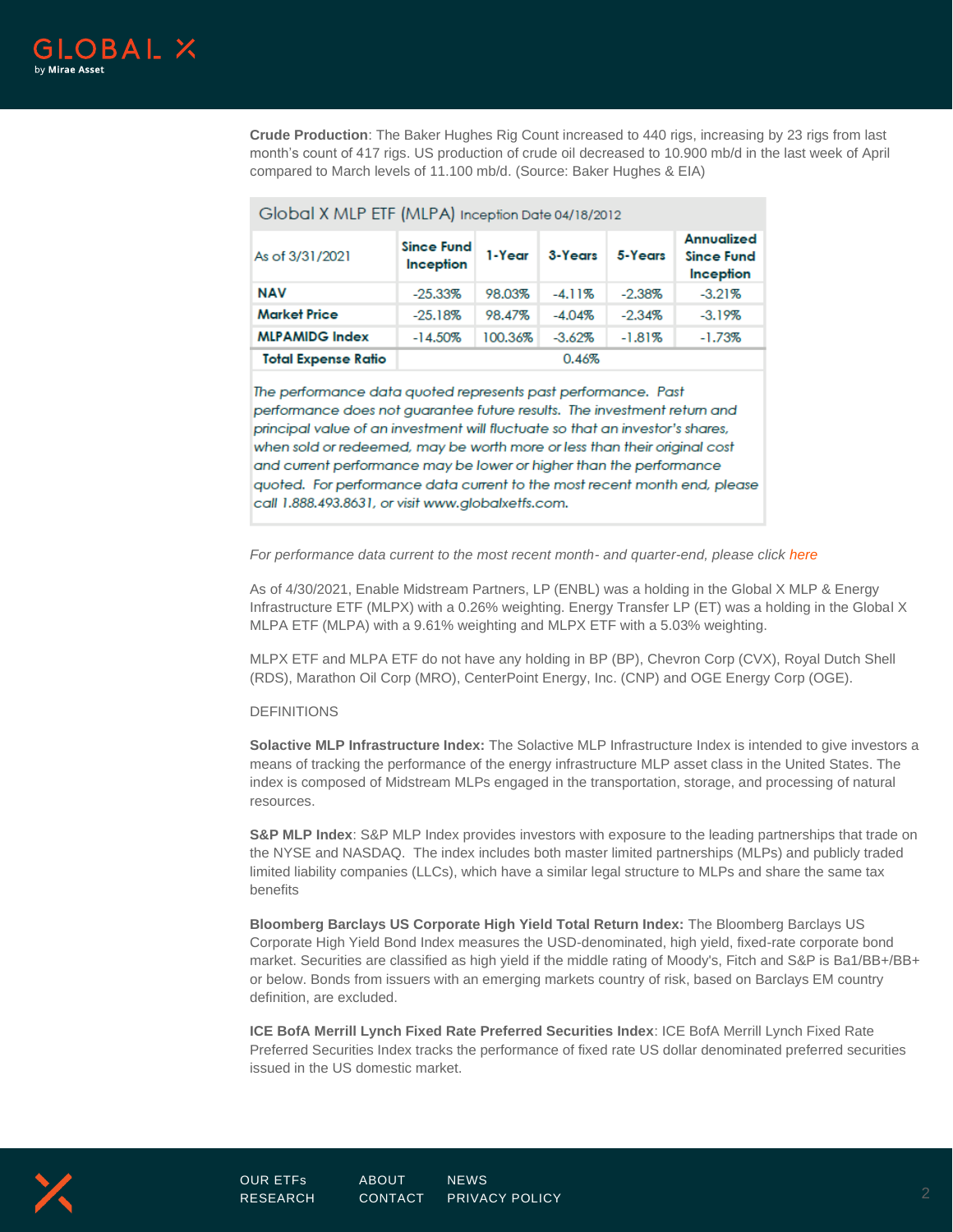

**Bloomberg Barclays EM USD Aggregate Total Return Index:** The Bloomberg Barclays Emerging Markets Hard Currency Aggregate Index is a flagship hard currency Emerging Markets debt benchmark that includes USD-denominated debt from sovereign, quasi-sovereign, and corporate EM issuers.

**Bloomberg Barclays US Corporate Total Return Index:** The Bloomberg Barclays US Corporate Total Return Value Unhedged Index measures the investment grade, fixed-rate, taxable corporate bond market. It includes USD denominated securities publicly issued by US and non-US industrial, utility and financial issuers.

**Crude Oil:** Measured based on the Generic 1st 'CL' Future, which is the nearest crude oil future to expiration.

**EBITDA:** Earnings before interest, tax, depreciation and amortization (EBITDA) is a measure of a company's operating performance. Essentially, it's a way to evaluate a company's performance without having to factor in financing decisions, accounting decisions or tax environments.

**Average Spread:** Average spread is the average of the excess of the MLPs yield over the 10 year treasuries yield.

**Enterprise Value (EV):** EV is a measure of a company's total value, often used as a more comprehensive alternative to equity market capitalization.

- 1. Asset class representations are as follows, MLPs, Solactive MLP Infrastructure Index; High Yield Bonds, Bloomberg Barclays US Corporate High Yield Total Return Index; Preferreds, ICE BofA Merrill Lynch Fixed Rate Preferred Securities Index; Emerging Market Bonds, Bloomberg Barclays EM USD Aggregate Total Return In dex; REITs, FTSE NAREIT All Equity REITS Index; Investment Grade Bonds, Bloomberg Barclays US Corporate Total Return Value Unhedged Index; Equities, S&P 500 Index; and Crude Oil, Generic 1st 'CL' Future.
- 2. MLPs are represented by the S&P MLP Index.

Investing involves risk, including possible loss of principal. In addition to the normal risks associated with investing, international investments may involve risk of capital loss from unfavorable fluctuation in currency values, from differences in generally accepted accounting principles or from economic or political instability in other nations. Investments in securities of MLPs involve risk that differ from investments in common stock including risks related to limited control and limited rights to vote on matters affecting the MLP. MLP common units and other equity securities can be affected by macro economic and other factors affecting the stock market in general, expectations of interest rates, investor sentiment towards MLPs or the energy sector, changes in a particular issuer's financial condition, or unfavorable or unanticipated poor performance of a particular issuer (in the case of MLPs, generally measured in terms of distributable cash flow). The Fund invests in the energy industry, which entails significant risk and volatility. In addition, the Fund is non-diversified which represents a heightened risk to investors. Furthermore, the Fund invests in small and mid-capitalization companies, which pose greater risks than large companies. MLPA has a different and more complex tax structure than traditional ETFs and investors should consider carefully the significant tax implications of an investment in the Fund. The Funds are non-diversified. Current and future holdings are subject to risk.

MLPA is taxed as a regular corporation for federal income tax purposes, which differs from most investment companies. Due to its investment in MLPs, the fund will be obligated to pay applicable federal and state corporate income taxes on its taxable income as opposed to most other investment companies. The fund expects that a portion of the distributions it receives from MLPs may be treated as tax-deferred return of capital. The amount of taxes currently paid by the fund will vary depending on the amount of income and gains derived from MLP interests and such taxes will reduce an investor's return from an investment in the fund. The fund will accrue deferred income taxes for any future tax liability associated certain MLP interests. Upon the sale of an MLP security, the fund may be liable for previously deferred taxes which may increase expenses and lower the fund's NAV. The potential tax benefits from investing in MLPs depend on them being treated as partnerships for federal income tax purposes. If the MLP is deemed to be a corporation then its income would be subject to federal taxation at the entity level, reducing the amount of cash available for distribution to the fund which could result in a reduction of the fund's value. The index however is calculated